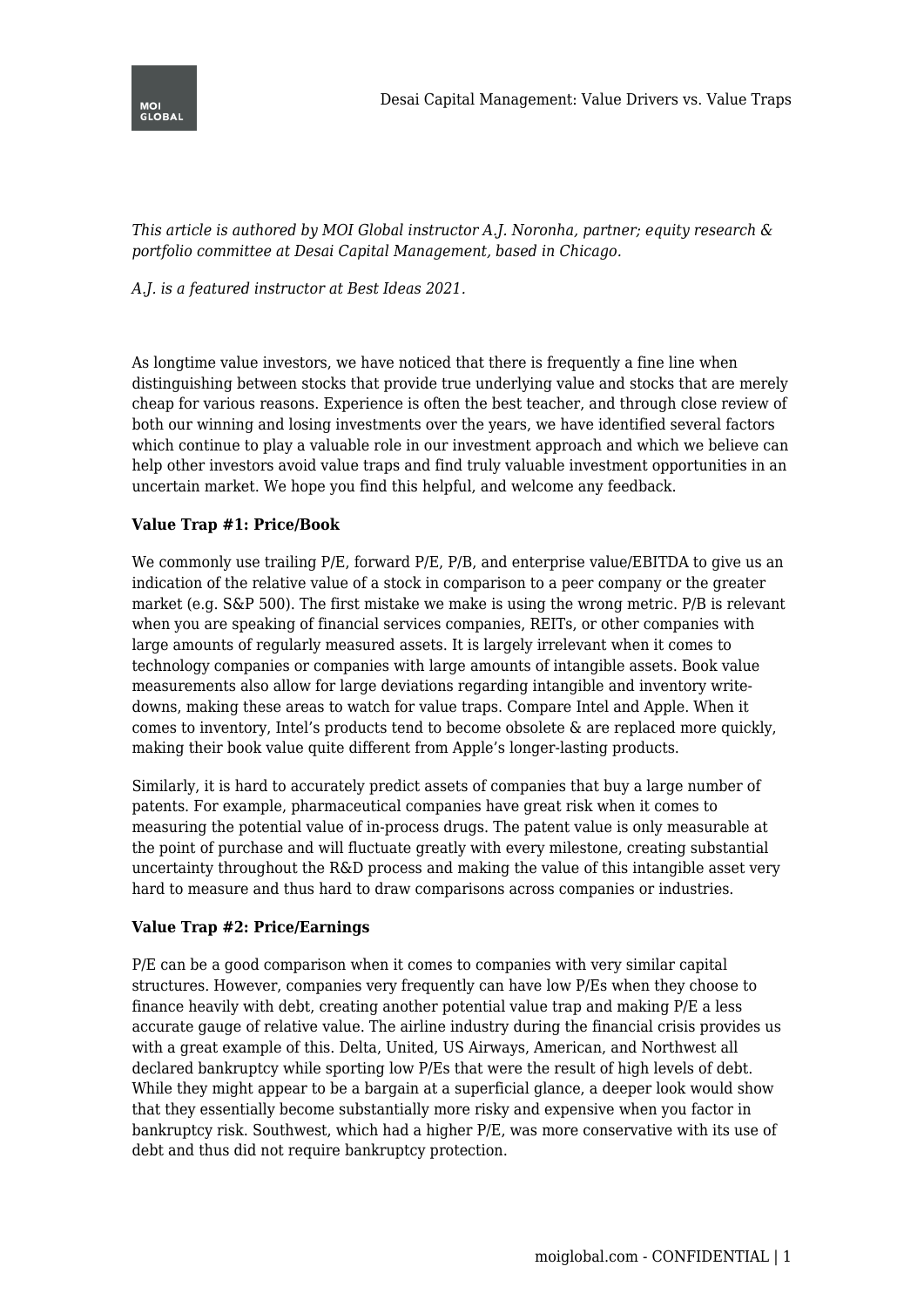

## **Value Trap #3: Enterprise Value & EBITDA**

Finally, enterprise value/EBITDA takes into account all capital sources but requires greater inspection of debt structure, tax treatments (deferrals, loss carryforwards, international operations) and various methods of depreciation. In order to accurately compare different companies using this metric, adjustments would have to be made to reflect each of these factors. In the case of GE, they pay a much lower tax rate than the 35% US corporate rate, have many international subsidiaries, and have significant depreciation of industrial plant and equipment. To compare them to another industrial company of a similar scope would be costly and time-consuming. However, a consistently profitable company with operations that are predominantly in the same country can typically be used as a reasonable comparison.

## **Value Driver #1: Net Cash & Market Dynamics**

So far, the reasons not to invest have been addressed. Outside of the opposite of the aforementioned reasons, think of a company's net cash position as a great driver of intrinsic value. Think of their standing within an industry. For example, NTAP has net cash which comprises nearly half of their market cap, operates in what is essentially a duopoly market and maintains high profit margins, yet is trading at a forward P/E below 7 once you back out cash.

#### **Value Driver #2: Management**

EMC was so stupid that they invested in VMWare ahead of time. Either they are much luckier than us or they have the financial flexibility to find the next big thing. I choose the latter. Every good CEO outside of Amphenol (greatest stock/run company of all-time) knows that you have to adapt. A really good friend of mine who runs an incubator company once told me, "find a CEO that can change and doesn't have an ego. Easiest way to see if a company has a shot". This approach can help the value investor identify great public companies too. Business as usual worked when Benjamin Graham was doing net working capital analysis, but is very different now Look for financial flexibility and sustained earnings. Amazon's revenue growth and recent positive EPS have made them a market favorite with their stock price soaring accordingly over the last few years, but they will eventually be forced to justify their rich valuation, much like Apple's rapid revenue growth and stock appreciation has led many investors to no longer perceive them as a growth company with the according generous valuation multiples.

#### *Market Inefficiencies: Both a Value Trap and a Value Opportunity*

Amongst the most ridiculous platitudes I have heard in investing is "never catch a falling knife." Under this approach, no one should buy an oil company or European bank stock in this current market, regardless of any underlying value drivers. This is an attitude for market timers, not long-term investors, whom should instead use this as an opportunity to find attractive stocks (we are firm believers in keeping an active watchlist, as stocks that may be fairly or richly valued when we first evaluate them may later turn into bargain stocks due to market inefficiency) at even more attractive prices than normal. That said, there is also an importance difference that we alluded to earlier between stocks which are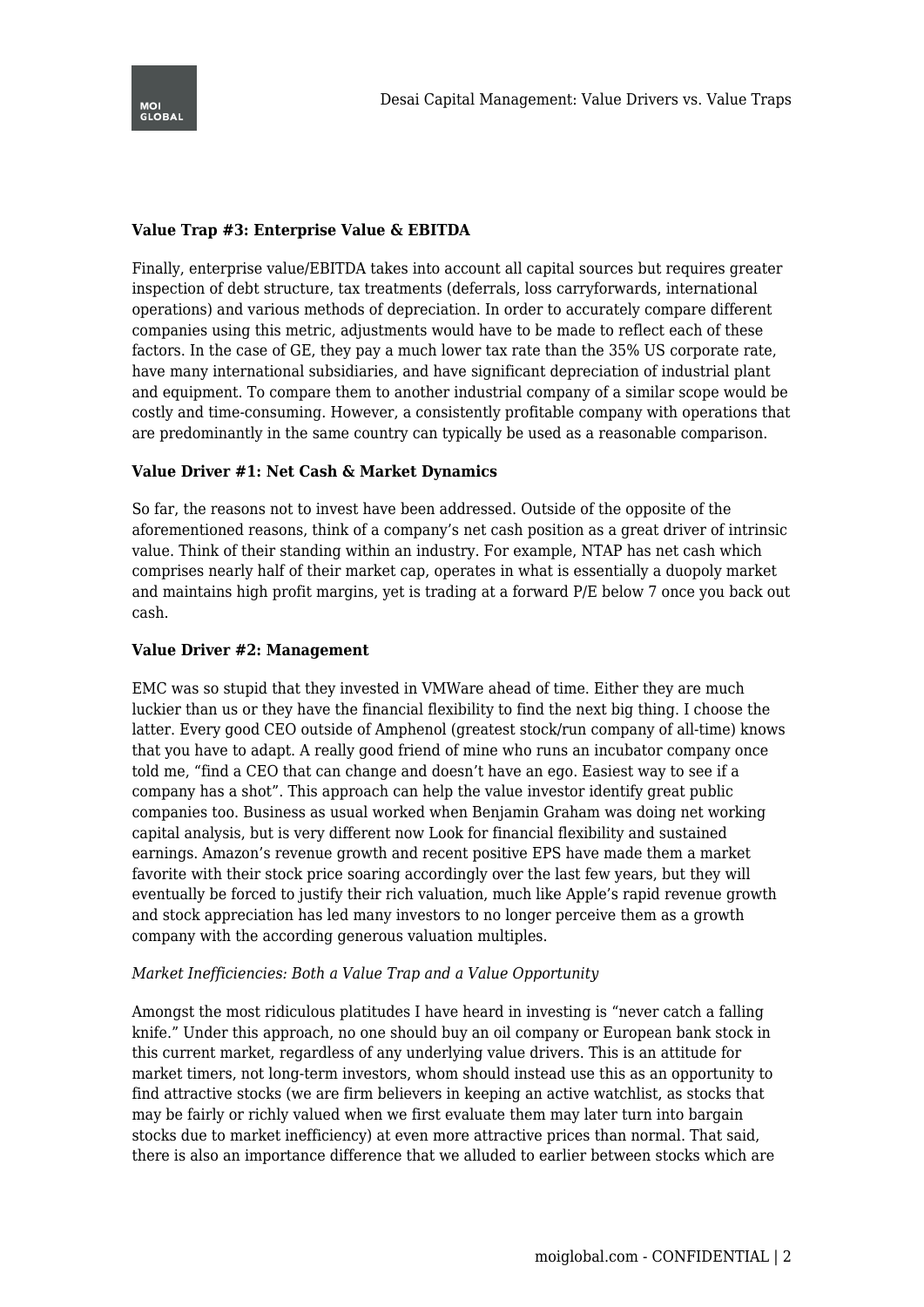value stocks trading at a cheap price and stocks that are cheap because they lack value, and we will examine several ways to determine the difference & find value rather than get caught in a value trap.

# *Substantive changes in underlying fundamentals or industry structure should be taken into account*

We believe the most important step to take when a stock price falls is to determine if this is due to a long-term change in its underlying fundamentals or if it has merely fallen out of investor favor in the short-term. For the former, this should be something that forces a value investor to re-evaluate their underlying thesis, and potentially remove the stock from their portfolio or watchlist if a substantive change makes the stock now cheap for a legitimate reason without the intrinsic value that they initially thought it had. For example, is this price fall due to something like a changing political climate devastating an industry like what we have recently seen with coal and for-profit education, leading to the destruction of billions in market cap and several potential bankruptcies? Regulation is not only quite often arbitrary but also can be crippling if not fatal to an industry. Unless there is new legislation, the industry has no defense, and thus makes it difficult for value investors to determine the true intrinsic value and obtain a margin of safety. Keep this in mind once the Affordable Care Affect takes full effect, especially given the large number of industries this legislation affects. Energy may be another area to watch, with political changes such as the end of Iranian oil sanctions and OPEC having large affects on the market.

#### *How does a value investor use market inefficiency to their advantage?*

If a stock has fallen not for any substantive underlying fundamental issue but rather due to market irrationality or fickle investors panicking, this can offer the value investor a chance to buy attractive stocks at even more attractive prices, creating a higher margin of safety. As value investors, we would not have opportunities to find attractively priced stocks if the market was entirely efficient, and taking a contrarian position when markets are fearful often leads to outsized profits – as Warren Buffett has said, "Be fearful when others are greedy, and greedy when others are fearful" (this advice can also work wonderfully for the value investor when exiting successful positions near their peak as market sentiment turns from positivity to outright greed). Listed below are a few examples of things that can cause market inefficiency, and how the savvy value investor can use these to identify attractive value investment opportunities.

#### *Cyclical Moves & Strong Survivors*

"Never catch a falling knife" would have caused people to miss out on huge profits in Apple, Netflix, Facebook, Chipotle (primarily growth stocks rather than value, but used as wellknown, recent examples), not to mention several others in just the past few years. There are several ways to find bargains like these which offer the value investor an opportunity to purchase the stock at a compelling price. First and foremost, if the reason for a downturn is cyclical, there would be similar patterns in the past. Take a look at a graph and see if there are repeating patterns. If there is softness in the industry, such as oil right now, look at the financial situation of the company. If they have a solid cash position, still positive (while